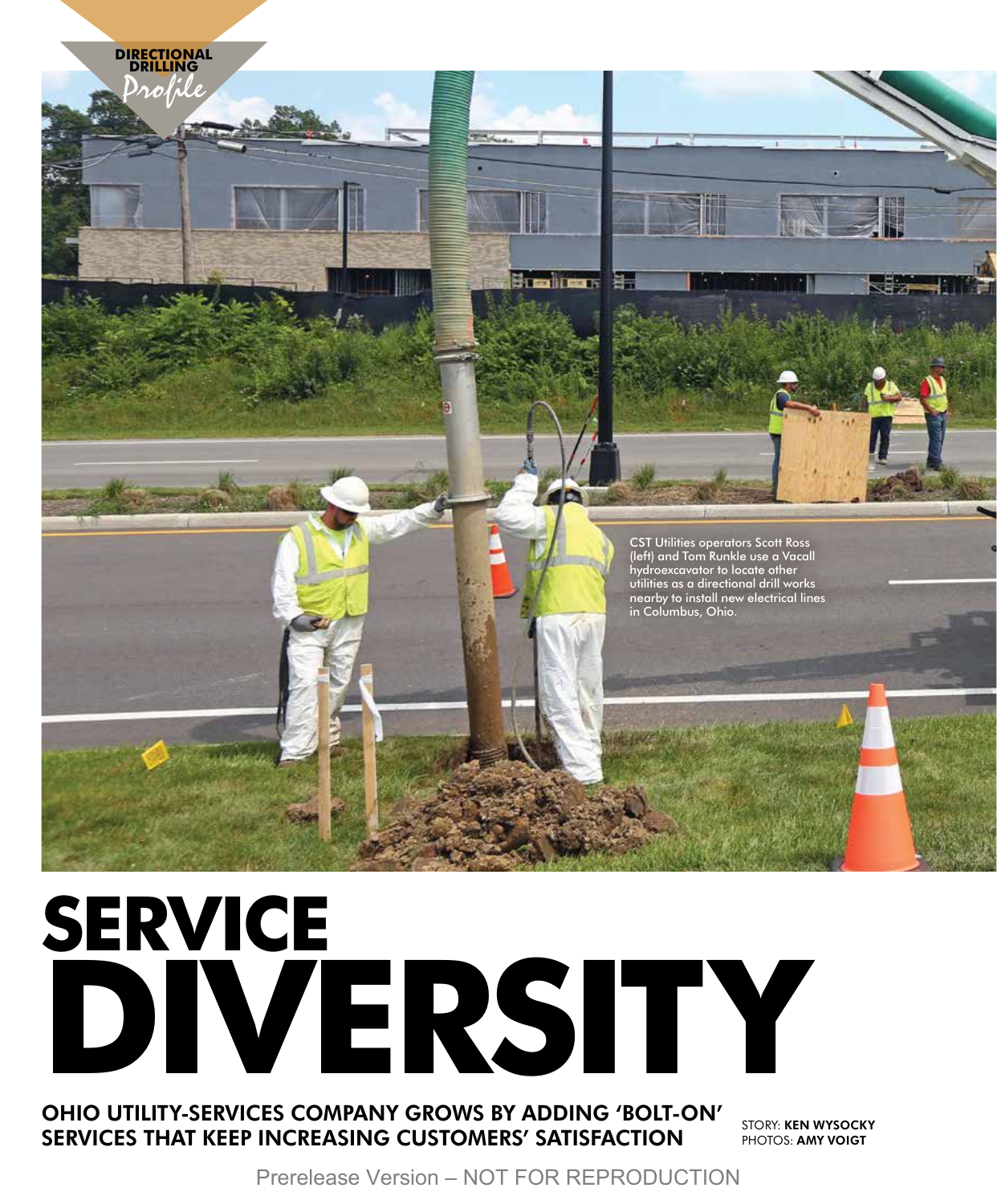

As the owner of CST Utilities, Chuck Lang Jr. knows full<br>well that horizontal directional drilling is fraught with<br>risks. That fact was reaffirmed earlier this year as his com-<br>pany performed a particularly difficult job: well that horizontal directional drilling is fraught with risks. That fact was reaffirmed earlier this year as his company performed a particularly difficult job: an 800-footlong bore below the Olentangy River in downtown Columbus, Ohio.

The length of the bore, slated to carry fiber optic communication lines as deep as 50 feet below the bottom of the river, already made the project challenging enough for his company, based in Grove City just outside of Columbus. But to add to the job's complexity, the bore also had to pass through a mix of geological conditions including solid rock that then gave way to cobble and then gravel. "It's hard to steer a machine through rock and gravel without changing the head, which you can't do in the middle of the bore," he explains.

The project then got exponentially tougher when the drilling rod broke about three-quarters of the way through the bore. The only option: Pull back out, and bore another hole.

"We lost about \$100,000 in equipment, just like that,"

Lang says. "If you count payroll, time lost, and materials, we probably lost closer to \$160,000. We basically ended up doing that job for nothing. But we don't quit on a job. Once we take it on, we don't stop until it's done right.

"To an extent, it's a cost of doing business," he says of the lost revenue. "You have to suck it up and get the job done. If you leave a job like that and someone else comes in and completes it, it kills your reputation."

#### **NOTHING VENTURED, NOTHING GAINED**

Lang, 48, is no stranger to taking calculated risks. And that tenacious mentality, coupled with a strong entrepreneurial spirit, goes a long way toward explaining how the owner of a septic tank pumping and drain cleaning company winds up developing a multimillion-dollar-a-

# **CST Utilities LLC** Grove City, Ohio

### **FOUNDED:**

2012 **OWNER:**  Chuck Lang Jr. X

**EMPLOYEES:**  About 80

#### **CORE SERVICES:**

Hydroexcavating, horizontal directional drilling, utility locating

**SERVICE AREA:**  Ohio

**WEBSITE:**  www.cstutilitiesllc.com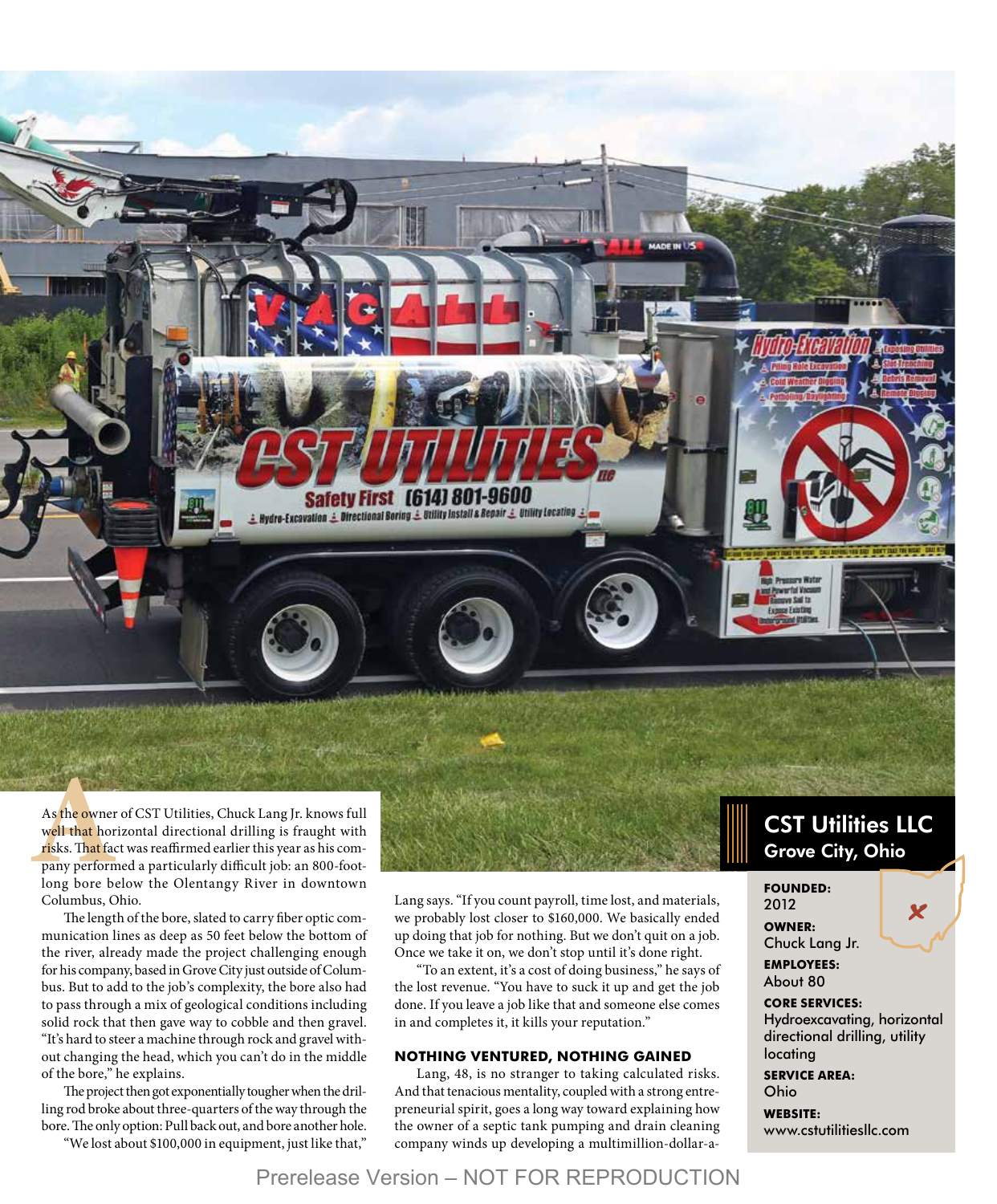CST Utilities operator Nick Gilbert uses a Vermeer 20x22 directional drill while boring for new electrical lines for a new apartment building.

year, full-service utility company that serves the entire state of Ohio.

Lang established CST Utilities as an offshoot from his original com pany Chuck's Septic Tank, Sewer & Drain Cleaning, founded by his father, Chuck Lang Sr., in 1970. Since then, the company has broadened its ser vices to include everything from hydroexcavating, horizontal directional drilling (HDD) and utility locating to pipeline inspections and waterline and sewer-line construc tion. It also employs 80 people and owns an inventory of excavation and boring equipment worth in excess of \$5 million.

Moreover, Lang — a self-professed serial entrepreneur — also owns nine other businesses, including one that rents steel plates and trench shoring equipment and another that collects and recycles cooking oil from restau -

Chuck Lang, owner, CST Utilities

"IF I SEE ANY **OPPORTUNITY** WHERE **I CAN BOLT ON A NEW SERVICE** [TO EXIST - ING BUSINESSES] AND CAPTURE WORK, I DO IT." Chuck Lang Jr.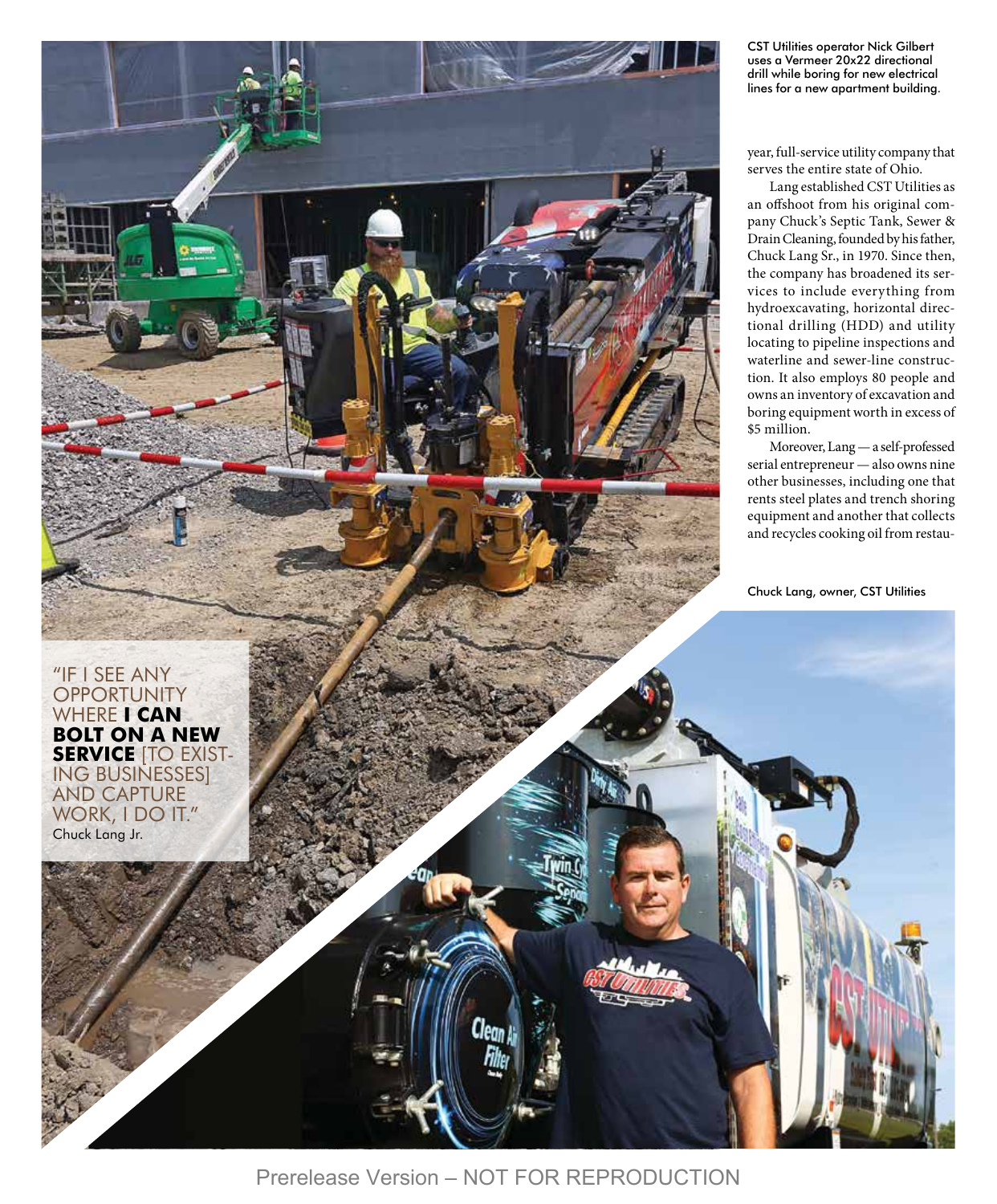rants. "I just can't stop," he says. "If I see any opportunity where I can bolt on a new service [to existing businesses] and capture work, I do it."

What leads Lang to believe he can enter markets where he has no prior experience? "I just don't let anyone tell me I can't do it," he answers. "I just do it. I'm not sure where it comes from, but we do pretty well. Every company I have feeds another business, and that one feeds another."

Lang created CST Utilities after he'd invested roughly \$300,000 in a Vacall - Gradall Industries combination sewer vacuum truck with a hydroexcavattechnology. Better efficiency translates into increased profit margins as well as higher levels of customer satisfaction, he says.

The company's HDD units offer a good example. Lang used to hire subcontractors for boring service. But once he ran the numbers, he determined it made more financial sense to buy equipment and provide the service himself. Moreover, the more services CST Utilities could provide, the more attractive the company became to its customers — primarily utilities and general contractors — who preferred the proverbial one-stop shopping.

# "I WANT TO KEEP MAKING THE COMPANY A BETTER PLACE TO WORK FOR OUR EMPLOYEES, TOO. **IT'S NOT JUST ABOUT ME.** I'VE GOT 100 GUYS THAT WORK FOR ME, WHICH BASICALLY MEANS I HAVE SOME 500 PEOPLE THAT DEPEND ON ME (INCLUDING EMPLOYEES' FAMILY MEMBERS). THAT'S WHAT DRIVES ME. THAT'S WHY I PUSH

Chuck Lang Jr.

ing package. Lang wanted to do more hydroexcavating in response to growing customer demand for the service, which was a logical extension of the services already offered by Chuck's Septic.

Lang wanted to expand his hydroexcavating customer base, but he realized he had a problem: the company's name. "I was doing the hydroexcavating work under the Chuck's Septic name," he explains. "But I couldn't get bigger companies to hire me because they viewed Chuck's Septic as a little company.

"One day, I was doing a hydroexcavating job in Columbus when a lady came out of her house and said, 'We don't have any septic tanks here — what are you doing?'" he recalls. "When I told her we were digging up utility lines, she asked me why a septic company would be doing that. That's when I realized I had to do something. Your company name has to state what you do." The result: Lang formed CST (which stands for Chuck's Septic Tank) Utilities.

#### **EQUIPMENT MATTERS**

As the company grew, so did its fleet of equipment. The company currently owns eight HDD machines, seven made by Vermeer and one manufactured by Ditch Witch (a Charles Machine Works company).

The company also owns two Komatsu America Corp trackhoes, four Caterpillar trackhoes, two wheel loaders built by New Holland Construction (a brand owned by CNH Industrial America LLC), a Wacker Neuson telehandler and 14 dump trucks, mostly with Freightliner or Dodge 550 chassis and dump bodies made by Crysteel Mfg. and Reading Truck Group.

In addition, CST Utilities owns seven Vacall All-Excavate combination vacuum/hydroexcavating trucks and just ordered two more. Each one is equipped with a 12-cubic-yard debris tank, a 1,300-gallon water tank, a 5,800 cfm blower made by Roots and water pumps that generate flow of 20 gpm and pressure up to 3,000 psi. CST Utilities also owns a Vactor Manufacturing vacuum truck equipped with a 12-cubic-yard debris tank, a 1,200-gallon water tank, a Hibon Inc. (a division of Ingersoll Rand) blower and a water pump that generates flow of 20 gpm and pressure of 2,500 psi. Furthermore, the company also owns four CUES pipeline inspection cameras.

Lang is a big believer in investing in new equipment that offers productivity-enhancing advanced

| H." |                  |
|-----|------------------|
|     |                  |
|     |                  |
|     |                  |
|     | <b>ISLAND AD</b> |
|     |                  |
|     |                  |
|     |                  |
|     |                  |
|     |                  |
|     |                  |
|     |                  |
|     |                  |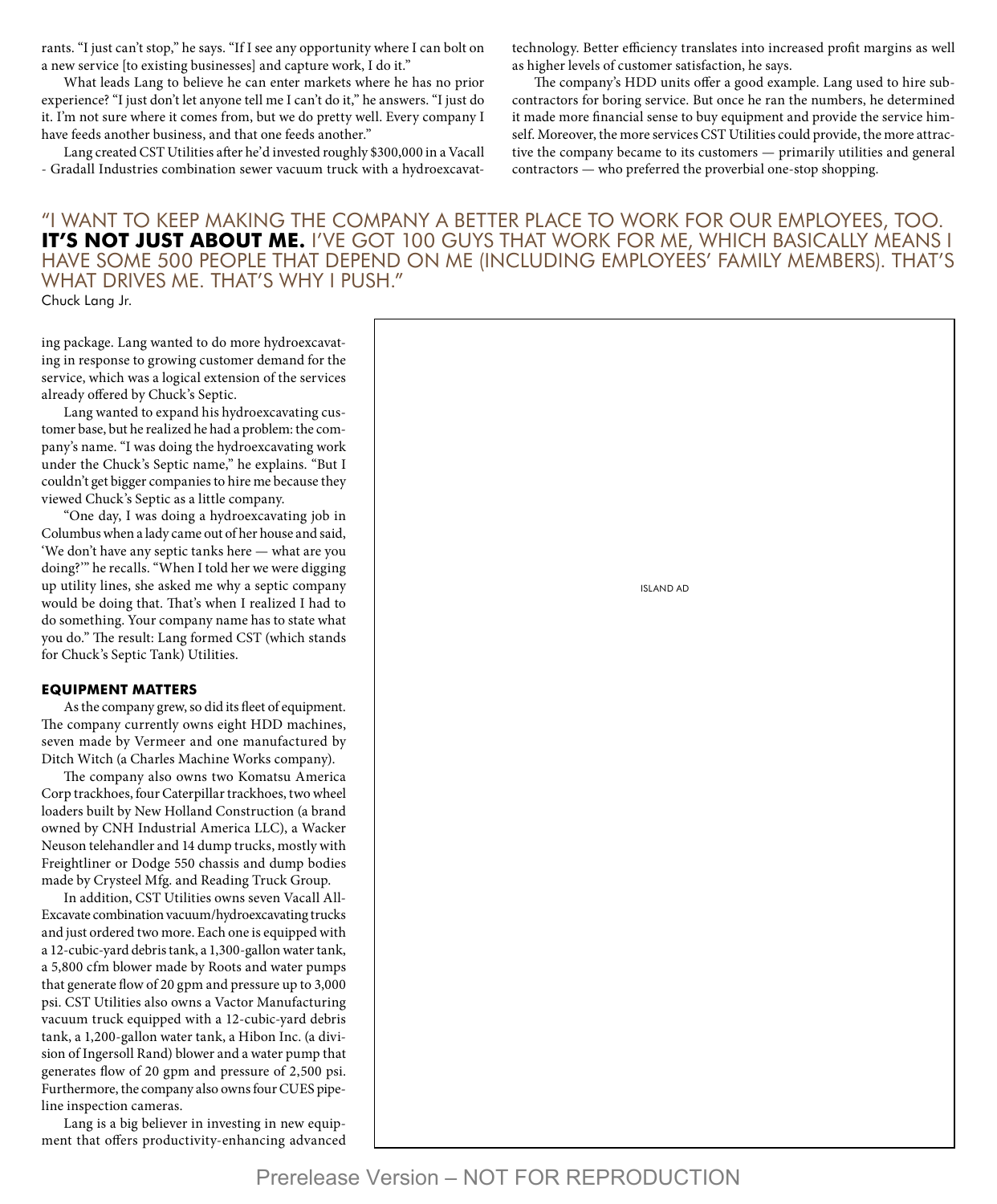# **IT'S A WRAP:**

# **Contractor converts vehicles into rolling billboards**

When business opportunities knock, it's hard for Chuck Lang Jr. to not answer the door. A good example is the vinyl-wrap business, Rubberneck Imaging, that he started about two years ago. His wife, Becky Lang, runs the operation.

Why would Lang, the owner of 10 different businesses based in Grove City, Ohio — including Chuck's Septic Tank, Sewer & Drain Cleaning — get into producing vinyl wraps for

commercial vehicles? Simple: dissatisfaction with existing vendors.

"I went to two or three places to get a service truck wrapped," Lang recalls. "And when I got the truck back, it didn't look that good and it didn't get it done quickly, either. It took about two weeks. So I told the guy I was going to buy a machine so I could produce the wraps myself. He just laughed."

Lang ended up having the last laugh. He invested approximately \$75,000 in various machines and software needed to produce wraps, including a commercial vinyl printing machine, laminator and vinyl cutter. Then, he and Becky went about learning how to run them. "It took a lot of hours — many long nights," he says. "We messed up but just kept going back. We had to learn how to use the design programs and finally got it down.

"Becky was ready to pull her hair out when we started," he adds. "There are all kinds of tricks to keep a wrap from wrinkling and bubbling. There's basically an art to doing it right." Now, the company can produce a wrap for a service van in three to four days. Larger wraps — say, for a vehicle the size of a combination vacuum truck — might take up to 1 1/2 weeks.

Lang says the venture has been a worthwhile investment, noting that a wrap for a combination vacuum truck could easily cost more than \$20,000 and a service-van wrap costs about \$6,000. "So we've already got our money back," he says.

What happens when all of his companies' vehicles are wrapped? Lang says he's not worried about idle equipment because he buys two to three new vehicles a month. "I don't really see an end to it," he says. In addition, the company is making wraps for a limited number of external customers, too.

Lang believes vinyl wraps are the best form of advertising for contractors, and that's a difficult point to argue after taking a look at the company's vehicles, which feature an eye-catching, red-white-and-blue patriotic theme. "There's nothing better than a billboard going down the road," he says. "You're paying guys to drive down the roads anyway, so why not make the truck a billboard and attract attention? A vinyl wrap turns your company into a name brand overnight. I'd say it increased our sales in all of our businesses by about 30 percent."



"The contractors that were hiring us to do hydroexcavating owned hydroexcavating trucks, so why wouldn't I own boring machines?" Lang says, explaining his reasoning behind getting into directional drilling. "Soon, utility companies started hiring us, and pretty soon, I have eight (HDD) drills."

### **BUILDING GOOD CREDIT**

Investing in HDD machines requires some serious scratch; they range in price from roughly \$140,000 to more than \$1 million, including all the ancillary equipment such as support trucks, low boy trailers and the like. So how could Lang afford to buy so much expensive equipment so quickly? Two words: good credit.

"We did some jobs, started generating some revenue and built really good credit standing with a bank," Lang says. "We made sure the bills got paid. Ever since I was young, I've kept my credit good. If you don't have good credit, it will stop your business — ruin your growth."

Continually upgrading and investing in new equipment also serves as a good recruiting tool, Lang adds. He says job candidates often comment about the company's equipment. "They see our trucks going down the road, and it pulls them in," he notes.

"WE MADE SURE THE BILLS GOT PAID. EVER SINCE I WAS YOUNG, I'VE KEPT MY CREDIT GOOD. **IF YOU DON'T HAVE GOOD CREDIT, IT WILL STOP YOUR BUSINESS —** RUIN YOUR GROWTH." Chuck Lang Jr.

Lang also emphasizes professionalism by requiring employees to wear company uniforms. He spends between \$40,000 and \$50,000 a year on uniforms for employees across all of his businesses and says it's money well-spent because in-the-field employees represent the public face of his various companies.

"They represent our company, and I want them to represent us the way they should," he explains. "I've had companies show up at my door with employees who don't wear uni-

CST Utilities, based in Grove City, Ohio, offers many services including directional drilling, hydroexcavation, septic pumping, drain cleaning, and more throughout all of Ohio. From left, Jeff Burgstaller, operator, and Steve Besse, vice president of operations.